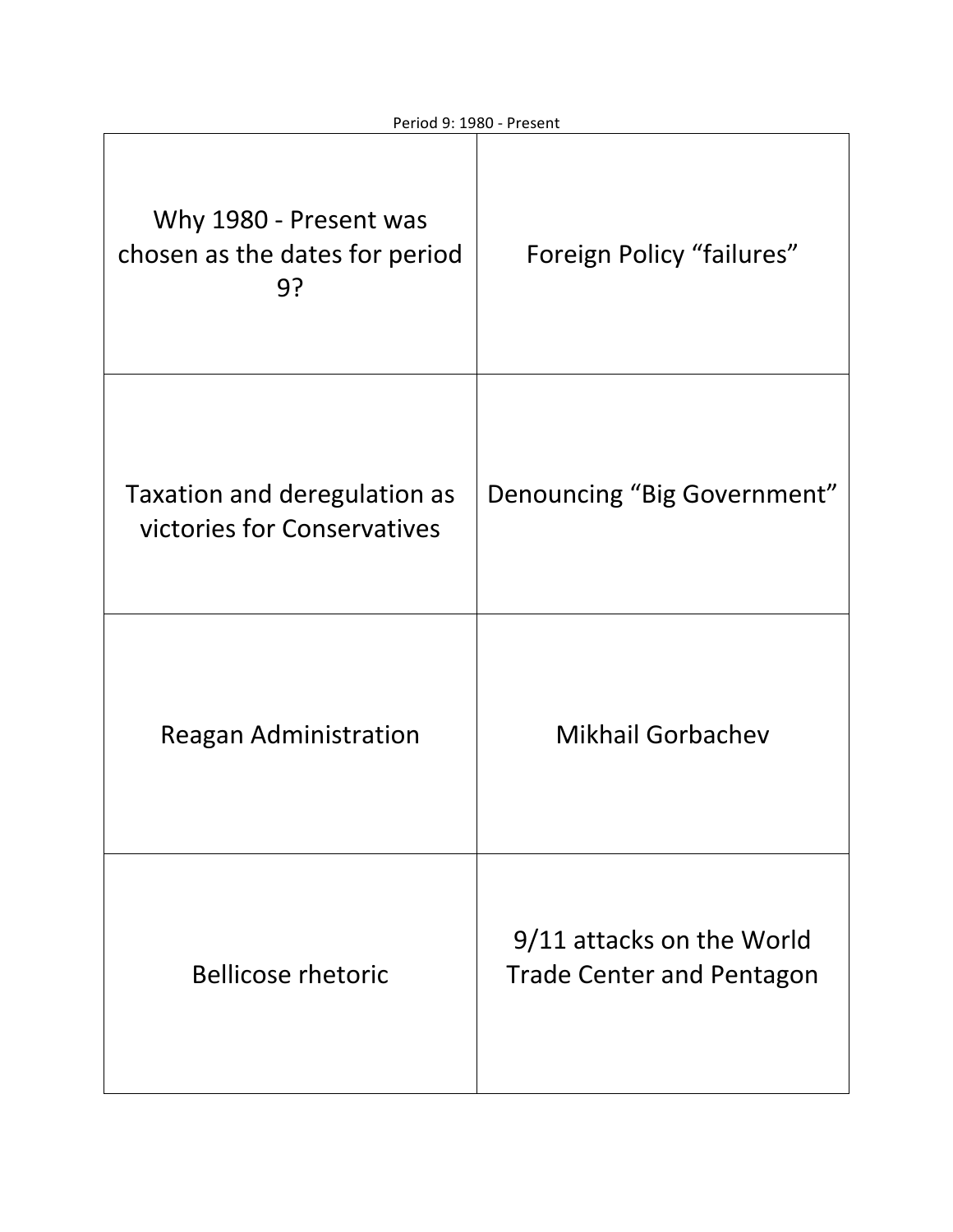| FEITUU 3. 1300 - FIESEIR                                                                                                                                               |                                                                                                                        |
|------------------------------------------------------------------------------------------------------------------------------------------------------------------------|------------------------------------------------------------------------------------------------------------------------|
| Helped lead to public distrust<br>in government; example is Iran<br><b>Hostage Crisis</b>                                                                              | $1980$ = election of Ronald<br>Reagan, conservative<br>movement through present<br>day (including war on<br>terrorism) |
| Reagan criticized the growth of<br>the federal government over<br>the previous years (Great<br>Society)                                                                | Tax rates decreased under<br>Ronald Reagan and<br>government regulation of<br>businesses decreased as well             |
| Soviet leader that saw<br>improved relations with<br>Reagan, instituted glasnost<br>and perestroika which helped<br>lead to the downfall of the<br><b>Soviet Union</b> | Elected in 1980, focused on<br>denouncing "Big Government",<br>decreasing taxes, increased<br>military spending        |
| Led to the war in Afghanistan,<br>increased US involvement in<br>the Middle East                                                                                       | Early in his administration,<br>Reagan used aggressive words<br>towards the Soviet Union: "Evil<br>Empire"             |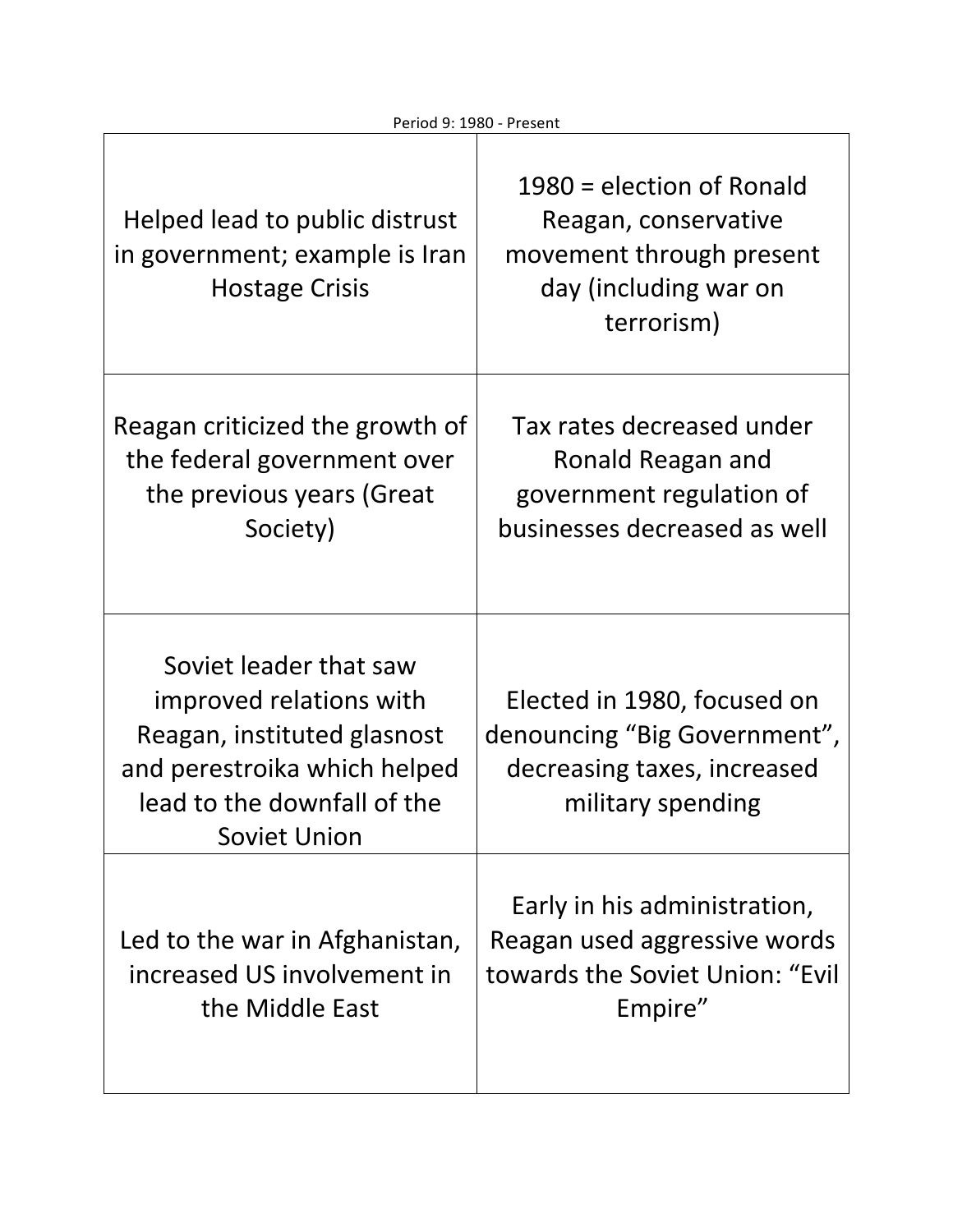| Conflicts in Afghanistan and<br>Iraq | War on terrorism                    |
|--------------------------------------|-------------------------------------|
| <b>Free Trade Agreements</b>         | <b>Concerns Over Climate Change</b> |